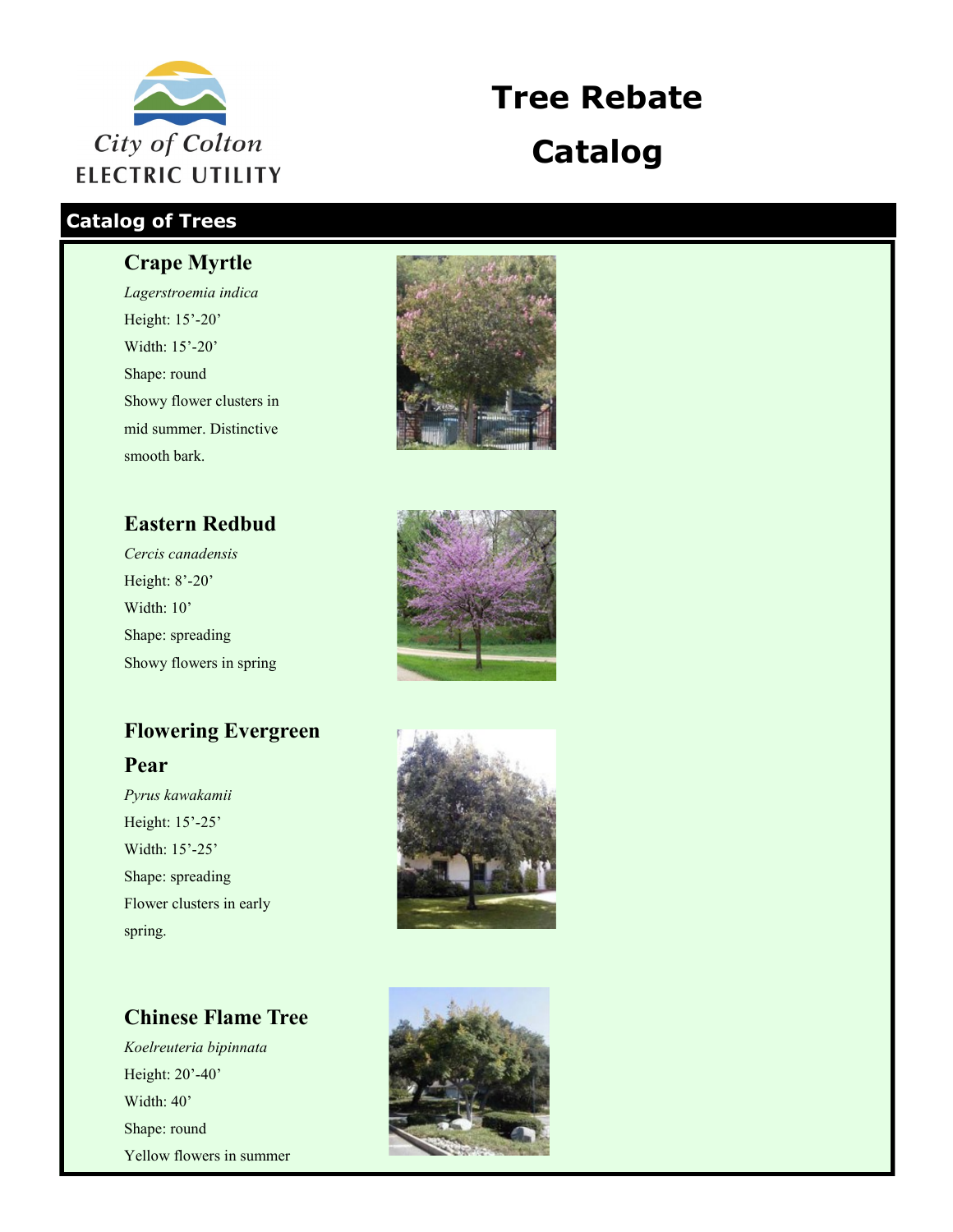

# **Tree Rebate Catalog**

### **Catalog of Trees**

#### **Sawleaf Zelkova**

*Zelkova serrata* Height: to 40' Width: 40' Shape: round Deciduous Leaves have pronounced sawtooth formations.

#### **Jacaranda**

*Jacaranda mimosifolia* Height: 25'-40' Width: 40'+ Shape: round Deciduous or semi evergreen. Delicate leaves. Lavender blossoms cover tree in late spring

#### **Silk Tree**

*Albizia julibrissin* Height: to 40' Width: 40' Shape: spreading Deciduous Pink and cream Feathery flowers. Fine leaflets of medium green color.